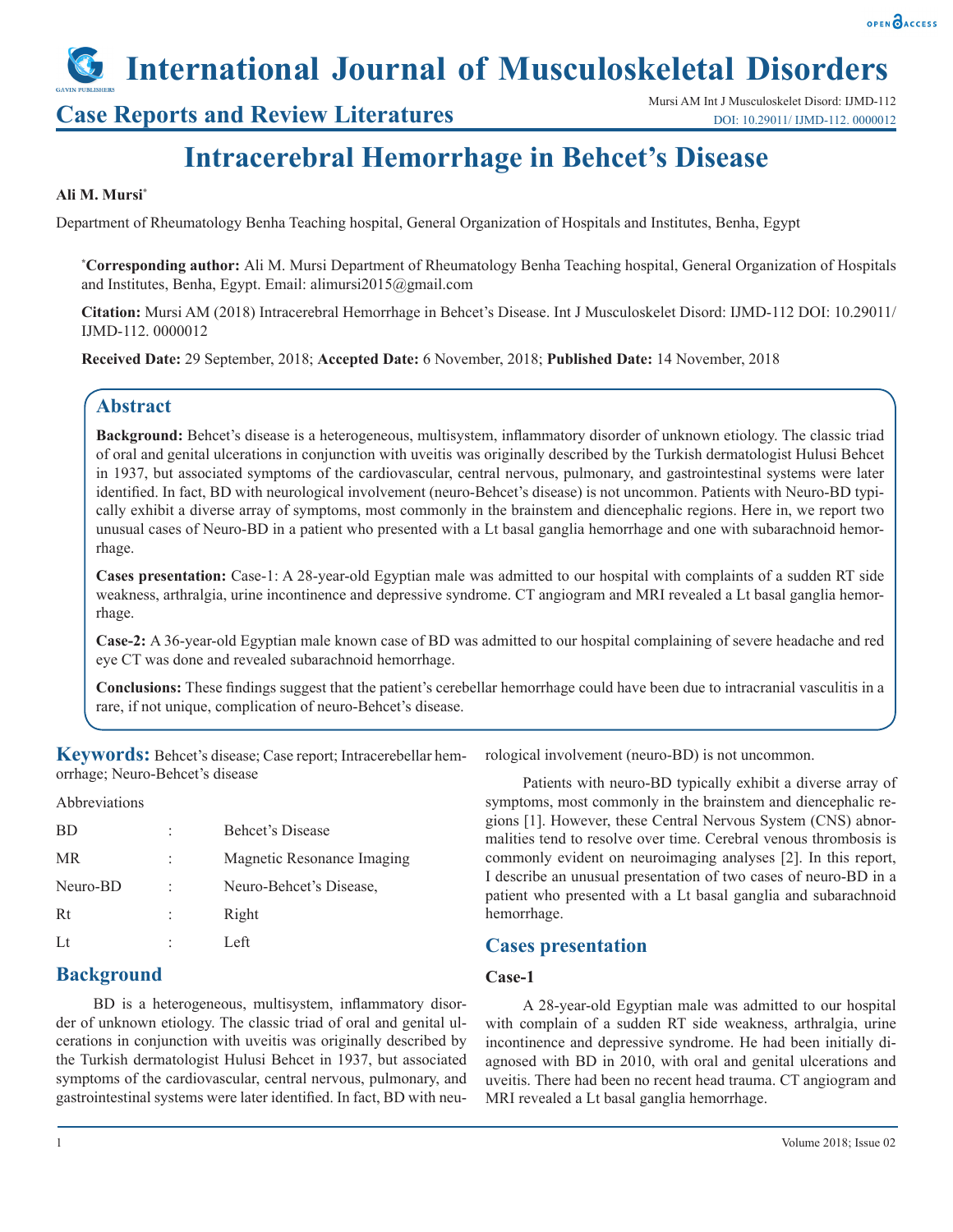**\* Corresponding author:** Ali M. Mursi Department of Rheumatology Benha Teaching hospital, General Organization of Hospitals and Institutes, Benha, Egypt. Email: alimursi2015@gmail.com

On admission, vital signs were normal**,** physical examination showed Rt side muscle weakness and hyper reflexia (Figure 1). ophthalmological examination showed anterior uveitis, all laboratories were average or negative for autoimmune profile. The patient received pulse methylprednisolone/day for 5 days with no response so we added cyclophosphamide pulse with minimal improvement of uveitis and cerebral hemorrhage, so we decided to give infliximab 5mg/kg/dose doses 0,2,6 and every 8 weeks uveitis completely improved and CT showed complete disappearance of hemorrhage after 5 months of therapy.



**Figure 1:** Non contrast CT showing: (A) Lt basal ganglia hemorrhage. (B) Normal CT brain study after 5 doses of infliximab.

## **Case-2**

A 36-year-old Egyptian male known case of BS was admitted to our hospital (ICU) complaining of severe headache and red eye. CT was done and revealed subarachnoid hemorrhage (2010). He was diagnosed as BS since 2008 as he had recurrent painful genital, mouth ulcers and uveitis.

CT angiogram of the brain was done no vascular malformations or aneurysms. From 2011 till now he had many attacks of mouth and genital ulcers, IHD treated by nitroglycerine when needed (2013) (Figure 2). Attack of brain infarction and thrombosis of all brain sinuses plus Rt testicular gangrene with urgent surgical removal (2016). He had attack of hematemesis which diagnosed as thrombosed Rt pulmonary artery aneurysm which was treated and improved by infliximab after failure of methylprednisolone pulse and cyclophosphamide pulses (2017).



**Figure 2:** CT brain: Subarachnoid hemorrhage white arrows.

## **Discussion**

The vasculitis is considered to be a key feature of neuro-BD [3]. The veins and arteries of any size can be affected. Venous manifestations appear to be more prevalent than those of arteries [4]. Neuroradiologic studies suggested that neuro-BD resulted in the development of inflammatory lesions in the brain stem as well as in a breakdown in blood-brain barrier [5].

Neuropathologic studies; the syndrome has been described as representing a vasculitis with cellular infiltrates mainly affecting post capillary venules with reports of intracranial hemorrhage being rare [6]. Vascular lesions are common in many of the complications of BD. Most of these lesions are thought to contribute to the occlusive process or to aneurysm formation in large vessels. Most cerebrovascular disturbances in BS are occlusive in nature such as in Dural Sinus thrombosis, while hemorrhage is rare. Reported one case of neuro-BD presenting with intracerebral hemorrhage. (A 39-year-old women with Rt cerebellar hemorrhage). The vascular complications include cerebral venous thrombosis, and subarachnoid hemorrhages associated with intracranial aneurysms [7]*.*

Few reports have described cerebral hemorrhages that develop in the absence of aneurysms and vascular abnormalities**.**  described 5 cerebellar hemorrhagic BD cases at which the hemor-